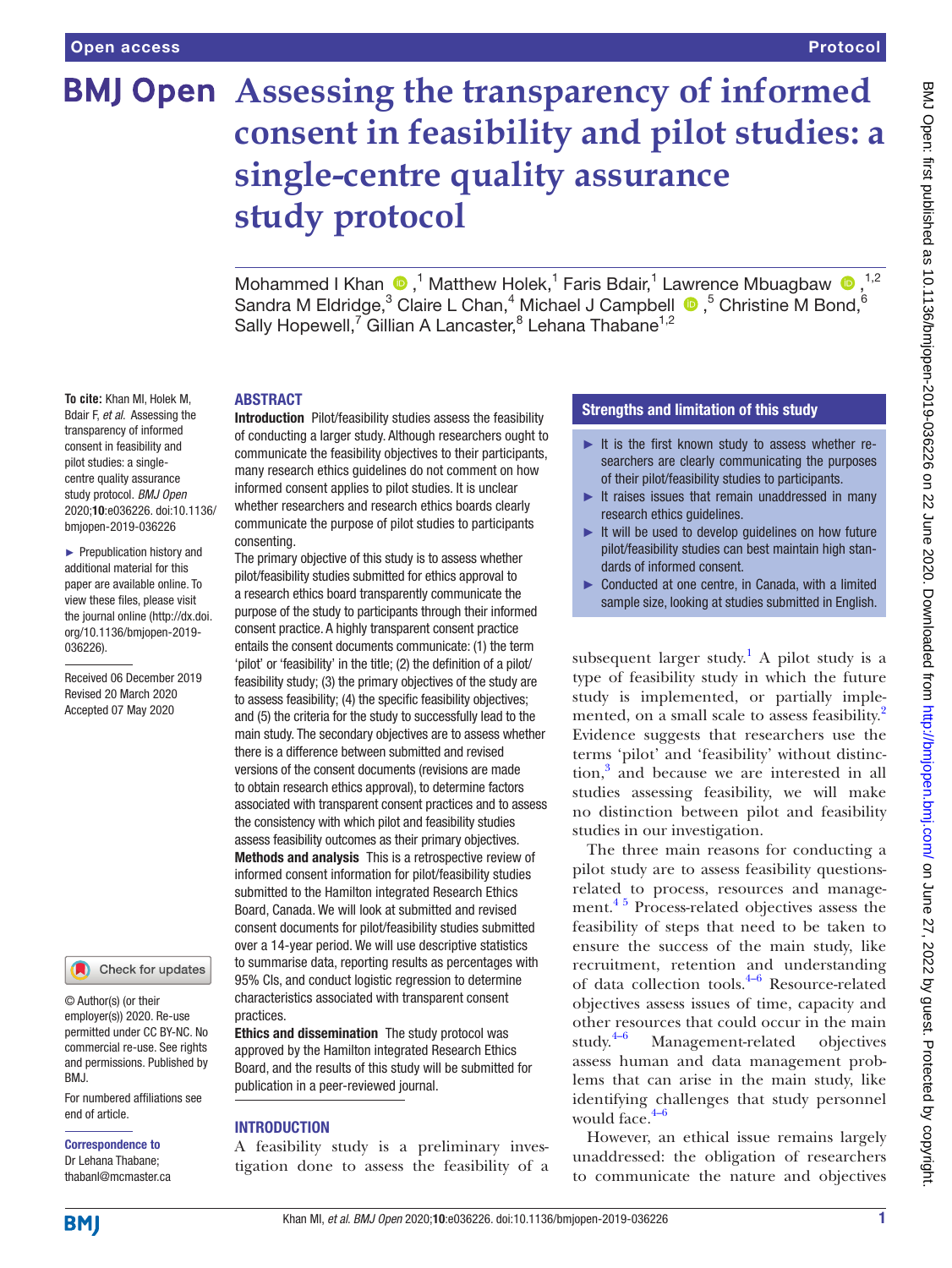of pilot studies to participants of these studies, when obtaining consent.<sup>6</sup> This communication is essential in maintaining the rights of research participants, credibility of researchers and trust between researchers and participants, as some pilot studies may not proceed to future studies. For instance, Lancaster *et al*<sup>[7](#page-3-5)</sup> found that about half of pilot studies published indicated that further study was needed, and other studies have found that the proportion of pilot studies that lead to larger studies is between 5% and  $24\%$ .<sup>38</sup> Although in 2010, Thabane *et a*<sup> $6$ </sup> developed recommendations for communicating the objectives and necessary information about pilot studies to participants, there is a paucity of data and conversation on this issue in the literature. Research ethics guidelines including the Nuremberg Code,<sup>[9](#page-3-6)</sup> Declaration of Helsinki,<sup>10</sup> the Belmont Report,<sup>11</sup> International Conference on Harmonization Good Clinical Practice<sup>12</sup> and the International Ethical Guidelines for Health-related Research Involving Humans<sup>13</sup> do not comment on pilot studies.<sup>6</sup> In 2018, the Tri-Council Policy Statement  $2^{14}$  (TCPS2) was revised to include informed consent practices in pilot studies. However, other research ethics guidelines need to be updated to address pilot studies, because they are a special case in which evidence suggests that the reporting and methods are inadequately approached.<sup>3 6-8</sup> With limited guidelines on informed consent in pilot studies, can we expect researchers and research ethics boards to adequately address this issue?

The revised TCPS2 guidelines for informed consent in pilot studies state that researchers have an ethical responsibility to communicate the purpose and nature of pilot studies to participants when seeking consent.<sup>[14](#page-4-0)</sup> Currently, we do not know if researchers are effectively communicating the feasibility nature of pilot studies to their participants and obtaining an acceptable level of informed consent. After conducting a comprehensive literature search of studies assessing practices of informed consent in pilot studies, we concluded that this issue has not been empirically investigated in the literature.

Participants are entitled to have honest and complete information about the studies they are invited to participate in, with some exceptions, like when deception or waiver of consent is necessary to conduct a study, and when such modifications of informed consent are approved by an ethics committee. However, depriving participants of a complete understanding of the pilot studies they are invited to participate in has ethical implications. Thus, it is imperative that the issue of informed consent in pilot studies is investigated. The results of this study will help to quantify the degree of this issue at one centre and could lead to recommendations for all research ethics boards to ensure high standards of informed consent are applied to future pilot studies.

We hypothesise that a significant number of approved pilot studies across various research ethics boards do not communicate clearly the purpose of the study to their participants. This study will be the first attempt to

obtain empirical evidence on current practice regarding informed consent processes in pilot and feasibility studies.

#### Study objectives

Our primary objective is to assess whether pilot studies submitted to the Hamilton integrated Research Ethics Board (HiREB), Canada, transparently communicate the purpose of the study to participants through their informed consent practice. A highly transparent informed consent practice entails the patient information documents and/or consent forms effectively communicate: (1) the term 'pilot' or 'feasibility' in the title of the study; (2) the definition of a pilot or feasibility study; (3) the objectives or purpose of the study are stated clearly as assessing feasibility; (4) the specific feasibility objectives of the study and (5) the criteria for the feasibility study to successfully lead to the main study. Thus, the primary objective is to assess whether pilot studies submitted to the HiREB for research ethics approval communicate the preceding characteristics within their informed consent forms or patient information documents. The HiREB was chosen as the site for this study, as it is McMaster University's primary research ethics board. McMaster University is Canada's most research-intensive, medical doctoral university, $^{15}$  $^{15}$  $^{15}$  so the HiREB is likely to see a wide variety of pilot studies.

Our secondary objectives are: (1) to assess whether there is a difference between the submitted and revised versions of the informed consent forms and patient information documents (revisions are made in order to obtain research ethics approval), specifically in addressing the issues and criterion discussed in the primary objective; (2) to determine methodological characteristics associated with increased reporting or inclusion of the criterion discussed in the primary objectives within the original informed consent forms and patient information documents; and (3) to assess the consistency with which feasibility and pilot studies assess feasibility outcomes as their primary objectives.

## Methods and analysis Sample selection

#### Inclusion criteria

All pilot or feasibility studies submitted to the HiREB that use the term 'pilot' or 'feasibility' in their title, between January 2006 and December 2019 inclusive, which require participant consent, including both randomised and nonrandomised pilot or feasibility studies.

#### Exclusion criteria

All pilot or feasibility studies that have a waiver of consent.

#### Sample size

We used the estimation method for a single proportion, a statistical approach used to determine appropriate sample size based on inputted values for a proportion, confidence interval (CI), and margin of error to determine our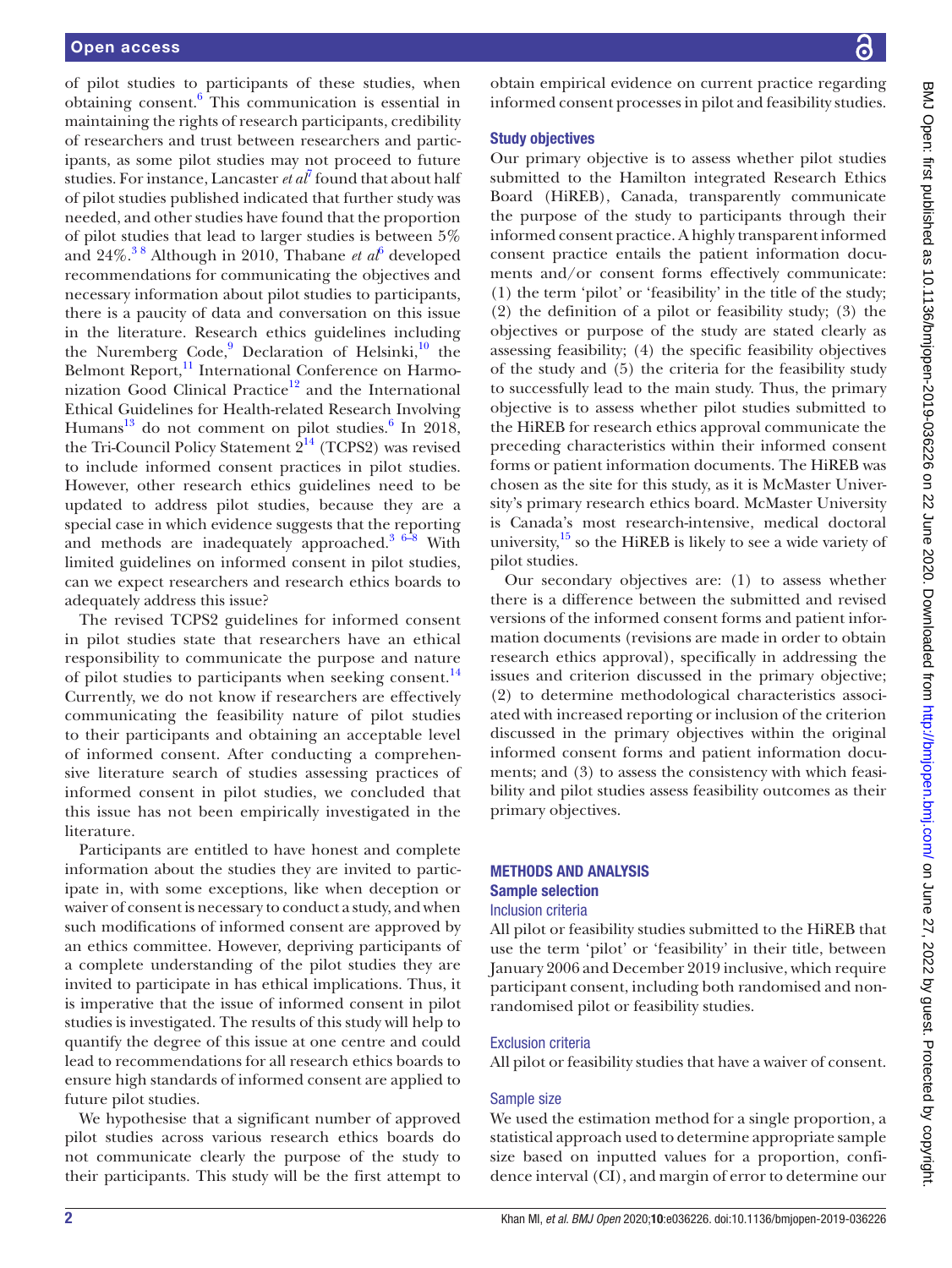sample size.<sup>16</sup> We require 196 subjects if the true proportion of pilot studies that use the term 'pilot' or 'feasibility' in the title of the study, as stated on the consent form, is 0.5, which will be estimated with a 95% CI of about 0.43 to 0.57 (see the [online supplementary appendix 1](https://dx.doi.org/10.1136/bmjopen-2019-036226)). If more than 196 studies meet the inclusion criteria, then we will include all of them in the analysis to decrease the width of the CI. If fewer than 196 studies meet the inclusion criteria, then based on the same proportion and a 95% CI of 0.40 to 0.60, a sample of 96 will be sufficient to address the objectives of the study (see the [online supplementary](https://dx.doi.org/10.1136/bmjopen-2019-036226) [appendix 1](https://dx.doi.org/10.1136/bmjopen-2019-036226)).

## Data collection

Anonymised data will be extracted from the online HiREB database of studies using the data abstraction form (see the [online supplementary appendix 2](https://dx.doi.org/10.1136/bmjopen-2019-036226)) and entered into a password-protected Microsoft Office Excel file, on a password-protected computer, within a locked office at the study site. Data will be extracted by two independent reviewers for a subset of the studies and a κ value with a 95% CI will be calculated to assess agreement. Reviewers will receive the same training to ensure that the data extraction tool is used consistently. All disagreements will be resolved by a third party and reasons for disagreements will be identified and used to update standard operating procedures to support consistency in future coding.

To address the primary objective of the study, we will collect information on both the initially submitted and revised participant consent forms and patient information documents specifically: (1) whether the term 'pilot' or 'feasibility' is in the title of the study; (2) whether the definition of a pilot or feasibility study is stated; (3) whether the objectives or purpose of the study are stated clearly as to assess feasibility; (4) whether the specific feasibility objectives of the study are stated and (5) the criteria for the feasibility study to successfully lead to the main study are stated.

To address the secondary objectives, we will also collect information on the methodology, design and protocol of the pilot studies specifically: (1) whether the studies were randomised or not; (2) whether the data collected were qualitative or quantitative (or both); (3) the desired sample size; (4) the year of original submission to the HiREB; (5) whether the study was reviewed by HiREB panel A, B or unidentified; (6) whether the study was observational or interventional; (7) the study's source of funding; (8) whether the study was approved or not; (9) whether the study was labelled a 'pilot' or 'feasibility' study (or both); and (10) the specific feasibility objectives of the studies.

Please see the [online supplementary appendix 2](https://dx.doi.org/10.1136/bmjopen-2019-036226) for the full data abstraction form.

## Data analysis

Descriptive statistics will be used to summarise the characteristics of the studies, including information on the methodology, design and protocol of the studies. These

statistics will be reported as counts (percent) or mean (SD) and presented in tables. Results from the primary analysis will be used to determine the percentages of studies in the sample that reported each item (from the primary objective) and the average number of items reported, with the corresponding 95% CI. For the secondary objectives, we will use logistic regression to analyse the data and assess the proportion of studies labelled 'pilot' or 'feasibility' primarily assessing feasibility, with a 95% CI. Please see the table in the [online supplementary appendix 3](https://dx.doi.org/10.1136/bmjopen-2019-036226) for details and a full summary of the analysis plan. All analyses will be performed using SAS V.9.2.

Please see the [online supplementary appendix 3](https://dx.doi.org/10.1136/bmjopen-2019-036226) for a summary of the study objectives and data analysis.

## Patient and public involvement

No patients were involved in the development of this study.

## Ethics and dissemination Ethics approval and ethical concerns

The study protocol was approved by the HiREB (project no.: 7071C), which granted a waiver of consent for the research team to access the files and consent forms from pilot and feasibility studies submitted to the HiREB.

### **Dissemination**

The results of this study and any ancillary studies will be submitted for publication in peer-reviewed journals, independent of their statistical significance and in a timely manner. Furthermore, the results of this study will be used to develop guidelines on the best practices for the development of consent forms in pilot studies. Although this is a single-centre study, if issues of transparency exist, then they likely extend to other research ethics boards and by establishing some evidence-based guideline, we may be able to help researchers and research ethics boards maintain higher standards of informed consent in pilot studies. Our findings will also be made available through conference abstracts, statistical workshops, online sources and to research ethics boards. The complete data set will only be accessible by the research team, but requests for the use of this information in secondary publications and collaborations are encouraged.

## **DISCUSSION**

Challenges surrounding informed consent have existed for many years. With the advent of new research methods, like pilot, biobank and online studies, new challenges emerge in the consent process.<sup>6 17–19</sup> Some of these challenges, like issues related to consent in biobanks, raise concerns that truly informed consent is an ethical aspi-ration rather than an ethical requirement.<sup>[17](#page-4-3)</sup>

In making decisions on informed consent, it is important to consider its purpose. Dickert identified seven functions of informed consent: (1) providing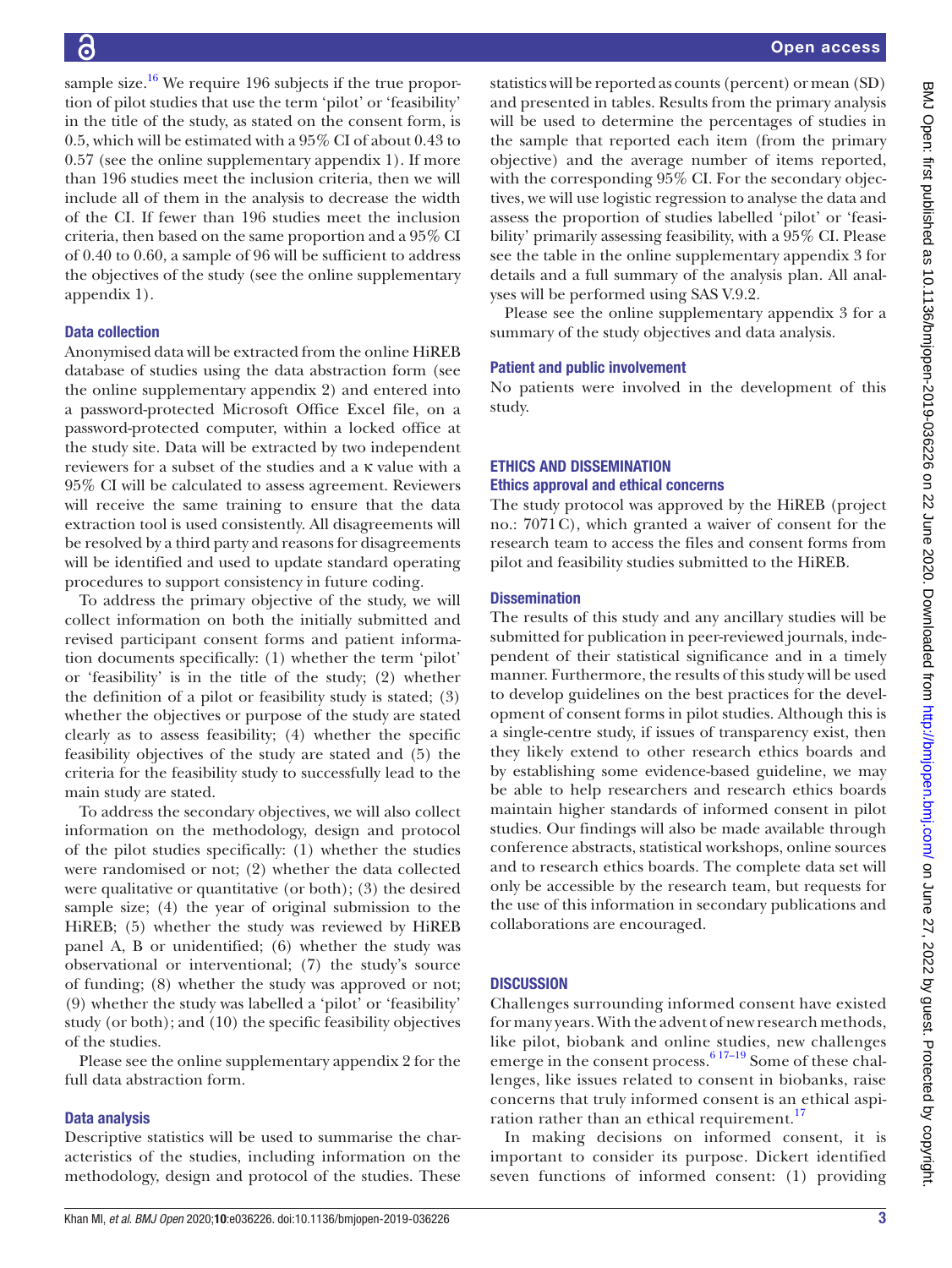transparency; (2) allowing control and authorisation; (3) promoting concordance with participants' values; (4) protecting and promoting welfare interests; (5) promoting trust; (6) satisfying regulatory requirements and (7) promoting integrity in research. The first four functions apply more to the individual participants, whereas the latter three focus on policy and systemic functions, with each function existing to a degree. $20$ Innovative approaches to informed consent suggest making context-dependent informed consent forms, in which certain information like that which is deliberately communicated outside the consent documents is omitted. $^{20}$  $^{20}$  $^{20}$  However, regardless of context, consent forms ought to convey the purpose of the research being conducted, as they are essential in fulfilling five of the seven functions of informed consent: providing transparency, promoting concordance with participants' values, promoting trust, satisfying regulatory requirements and promoting integrity in research. Thus, when it comes to pilot studies, their purpose, although complex and nuanced, needs to be communicated to participants in order to maintain the functions of informed consent.

If researchers are not clearly communicating the purposes of their pilot studies to participants, then there is great potential for risk and unquantifiable harm, as study participants' rights can be violated, researchers' credibility damaged and trust between participants and researchers broken. For example, if a participant of a pilot study discovers that they were lied to about the objectives of the research they agreed to participate in, they could feel betrayed; question the integrity of researchers; decide not to participate in future studies; question the integrity of research and evidenced-based medicine; and even take legal action against researchers, research sponsors or research ethics committees.This single-centre study will be the first to empirically measure whether researchers and research ethics boards are applying the general principles of informed consent, as highlighted by various research ethics guidelines,  $9-14$  to pilot studies. Regardless of the results of this study, it is important to acknowledge that research ethics guidelines need an update, one that addresses informed consent in pilot studies specifically. We urge other institutions to conduct similar quality assurance projects to better quantify issues surrounding informed consent in pilot studies and encourage a timely change to research ethics guidelines.

#### Author affiliations

<sup>1</sup>Biostatistics Unit, St Joseph's Healthcare Hamilton, Hamilton, Ontario, Canada <sup>2</sup>Department of Health Research Methods, Evidence and Impact, McMaster University, Hamilton, Ontario, Canada

<sup>3</sup>Barts and The London Pragmatic Clinical Trials Unit, Queen Mary University of London, London, UK

4 Centre for Primary Care and Public Health, Queen Mary University of London, London, UK

<sup>5</sup>School of Health and Related Research, The University of Sheffield, Sheffield, UK <sup>6</sup>Institute of Applied Health Sciences, University of Aberdeen, Aberdeen, UK

<sup>7</sup> Centre for Statistics in Medicine, Nuffield Department of Orthopaedics, Rheumatology and Musculoskeletal Sciences, University of Oxford, Oxford, UK <sup>8</sup>School of Primary, Community and Social Care; Keele Clinical Trials Unit, Keele University, Newcastle under Lyme, UK

#### Twitter Christine M Bond [@christinebond20](https://twitter.com/christinebond20)

Contributors MIK and LT conceived and designed the study; obtained approval to conduct the study and access necessary documents; and designed the data abstraction tool. MH, FB, LM, SE, CLC, MJC, CB, SH, and GL contributed to the development of the data extraction form. LT provided statistical expertise. MIK drafted the manuscript. All authors revised and approved the final manuscript and contributed their scholarly input.

Funding The authors have not declared a specific grant for this research from any funding agency in the public, commercial or not-for-profit sectors.

Competing interests None declared.

Patient and public involvement Patients and/or the public were not involved in the design, or conduct, or reporting, or dissemination plans of this research.

Patient consent for publication Not required.

Provenance and peer review Not commissioned; externally peer reviewed.

Open access This is an open access article distributed in accordance with the Creative Commons Attribution Non Commercial (CC BY-NC 4.0) license, which permits others to distribute, remix, adapt, build upon this work non-commercially, and license their derivative works on different terms, provided the original work is properly cited, appropriate credit is given, any changes made indicated, and the use is non-commercial. See: [http://creativecommons.org/licenses/by-nc/4.0/.](http://creativecommons.org/licenses/by-nc/4.0/)

#### ORCID iDs

Mohammed I Khan<http://orcid.org/0000-0003-4116-0097> Lawrence Mbuagbaw <http://orcid.org/0000-0001-5855-5461> Michael J Campbell <http://orcid.org/0000-0003-3529-2739>

#### <span id="page-3-0"></span>**REFERENCES**

- 1 Everitt B. *Medical statistics from a to Z: a guide for clinicians and medical students*. Cambridge: Cambridge University Press, 2006.
- <span id="page-3-1"></span>2 Eldridge SM, Lancaster GA, Campbell MJ, *et al*. Defining feasibility and pilot studies in preparation for randomised controlled trials: development of a conceptual framework. *[PLoS One](http://dx.doi.org/10.1371/journal.pone.0150205)* 2016;11:e0150205.
- <span id="page-3-2"></span>3 Arain M, Campbell MJ, Cooper CL, *et al*. What is a pilot or feasibility study? A review of current practice and editorial policy. *[BMC Med](http://dx.doi.org/10.1186/1471-2288-10-67)  [Res Methodol](http://dx.doi.org/10.1186/1471-2288-10-67)* 2010;10:67.
- <span id="page-3-3"></span>4 Van Teijlingen ER, Rennie AM, Hundley V, *et al*. The importance of conducting and reporting pilot studies: the example of the Scottish births survey. *[J Adv Nurs](http://dx.doi.org/10.1046/j.1365-2648.2001.01757.x)* 2001;34:289–95.
- 5 Teijlingen Evan, Hundley V. The importance of pilot studies. *[Nurs](http://dx.doi.org/10.7748/ns.16.40.33.s1)  [Stand](http://dx.doi.org/10.7748/ns.16.40.33.s1)* 2002;16:33–6.
- <span id="page-3-4"></span>6 Thabane L, Ma J, Chu R, *et al*. A tutorial on pilot studies: the what, why and how. *[BMC Med Res Methodol](http://dx.doi.org/10.1186/1471-2288-10-1)* 2010;10:1.
- <span id="page-3-5"></span>7 Lancaster GA, Dodd S, Williamson PR. Design and analysis of pilot studies: recommendations for good practice. *[J Eval Clin Pract](http://dx.doi.org/10.1111/j.2002.384.doc.x)* 2004;10:307–12.
- 8 Shanyinde M, Pickering RM, Weatherall M. Questions asked and answered in pilot and feasibility randomized controlled trials. *[BMC](http://dx.doi.org/10.1186/1471-2288-11-117)  [Med Res Methodol](http://dx.doi.org/10.1186/1471-2288-11-117)* 2011;11:117.
- <span id="page-3-6"></span>9 NIH. The Nuremberg code. Available: [https://history.nih.gov/](https://history.nih.gov/research/downloads/nuremberg.pdf) [research/downloads/nuremberg.pdf](https://history.nih.gov/research/downloads/nuremberg.pdf) [Accessed Nov 2019].
- <span id="page-3-7"></span>10 The World Medical Association. Declaration of Helsinki, 2013. Available: [https://www.wma.net/policies-post/wma-declaration-of](https://www.wma.net/policies-post/wma-declaration-of-helsinki-ethical-principles-for-medical-research-involving-human-subjects/)[helsinki-ethical-principles-for-medical-research-involving-human](https://www.wma.net/policies-post/wma-declaration-of-helsinki-ethical-principles-for-medical-research-involving-human-subjects/)[subjects/](https://www.wma.net/policies-post/wma-declaration-of-helsinki-ethical-principles-for-medical-research-involving-human-subjects/) [Accessed Nov 2019].
- <span id="page-3-8"></span>11 HHS.gov. *The Belmont report.ethical principles and guidelines for the protection of human subjects of research*, 1979. [https://www.hhs.](https://www.hhs.gov/ohrp/regulations-and-policy/belmont-report/read-the-belmont-report/index.html) [gov/ohrp/regulations-and-policy/belmont-report/read-the-belmont](https://www.hhs.gov/ohrp/regulations-and-policy/belmont-report/read-the-belmont-report/index.html)[report/index.html](https://www.hhs.gov/ohrp/regulations-and-policy/belmont-report/read-the-belmont-report/index.html)
- <span id="page-3-9"></span>12 WHO. ICH Harmonized Tripartite Guideline - Guideline for Good Clinical Practice E6(R1), 1996. Available: [https://apps.who.int/](https://apps.who.int/medicinedocs/documents/s22154en/s22154en.pdf) [medicinedocs/documents/s22154en/s22154en.pdf](https://apps.who.int/medicinedocs/documents/s22154en/s22154en.pdf) [Accessed Nov 2019].
- <span id="page-3-10"></span>13 The Council for International Organizations of Medical Sciences (CIOMS), World Health Organization. International ethical guidelines for health-related research involving humans, 2016. Available: